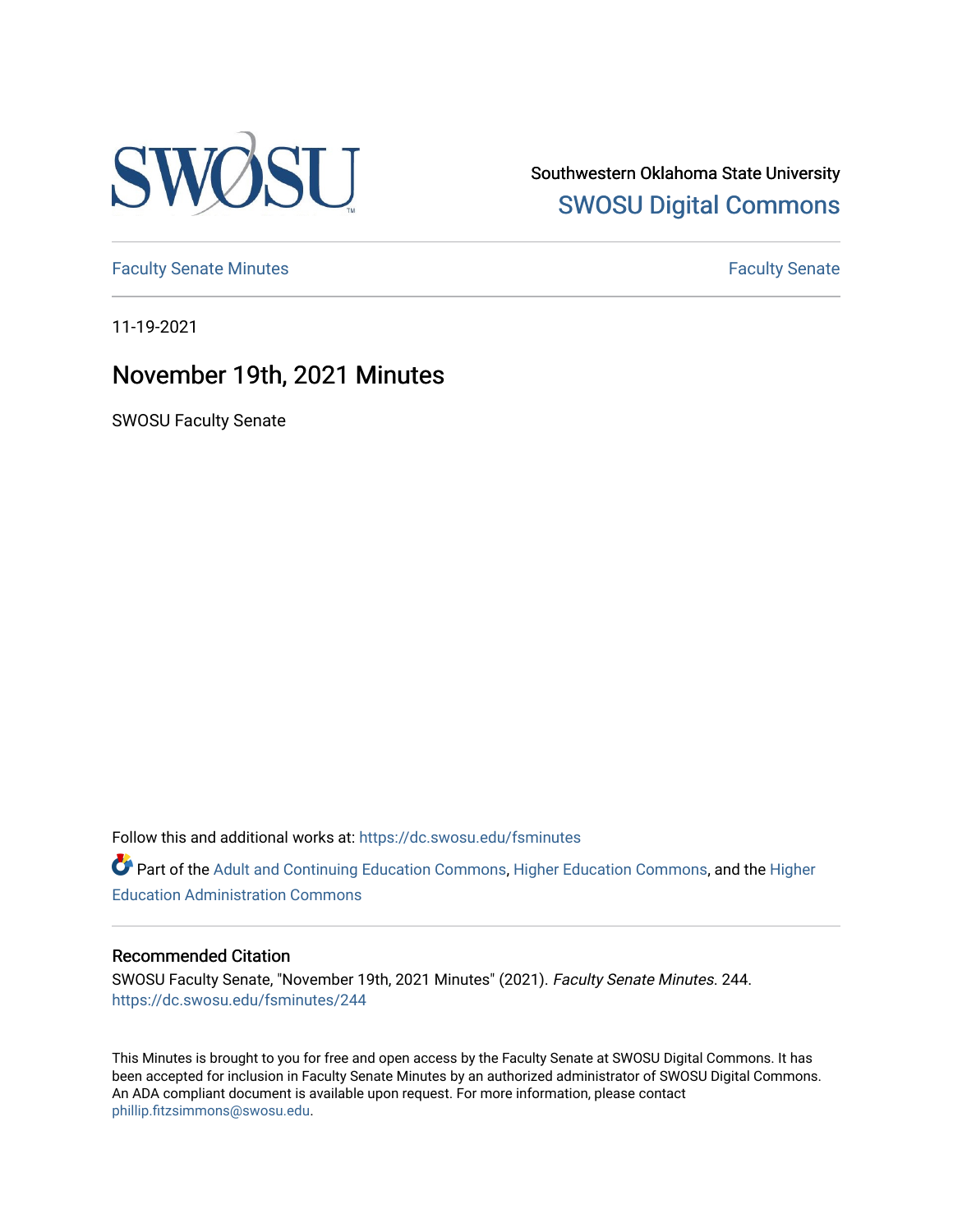# SWOSU Faculty Senate Minutes

Friday, November 19, 2021, 2:30 p.m. Join Zoom Meeting <https://zoom.us/j/98932046561>

Unofficial minutes

- I. **Call to Order:** Faculty Senate President Amanda Evert called the November 2021 meeting of the Faculty Senate to order at 2:30 pm via Zoom.
- **II. Establishment of a Quorum:** Glitch in recovering names for those who attended via Zoom.Jieun Chang, Trevor Ellis, Swarup Ghosh, Jon Henrickson, Daniel Kavish, Scott Long, Nolan Meditz, Vanesa Nix, Dana Oliver, Kathy O'Neal, Eric Pritchard, Jessica Salmans, Karen Sweeney, Amanda Evert, Stephen Burgess
- III. **Certification of Substitutes:**
- **IV. Presentation of Visitors:** None
- **V. Approval of Minutes:** October 2021
- **VI. Announcements**
	- 1. Executive Council & Administrative Council Meeting on Nov. 15:
		- o Still monitoring the Federal Covid Vaccine Mandate situation.
		- o Yukon Bond Issue Passed.
		- o Hodge Center is moving forward with listening sessions.
		- o SWOSU Food Pantry is opening.
	- 2. Faculty Senate Executive officers meeting with Dr. Kendall October 17, 2021 at 2:00 p.m.
		- ∋ Covid Update
			- o Occupational Safety and Health Administration (OSHA) Suspended Enforcement of COVID 'Vaccine or Test' Mandate.
			- o The 6th Circuit Court of Appeals was selected through the lottery system on Nov. 16 to hear the consolidated action and will be authorized to uphold or lift the 5th Circuit's order halting the rule.
		- ∋ Aerospace Day at SWOSU will host leaders from Boeing, Tinker, and State Department.
		- ∋ SWOSU Distinguished Student Awards will be Feb. 27th at 1 p.m.
		- ∋ Please reach out to advisees to enroll before end of the semester.
	- 3. E-mail (TODAY) from Dr. Parker about search committees for Vice President for Student Services, Registrar, and Dean of Students.
		- o She requested one Faculty Senate Student Affairs Committee member for each search committee.
			- Sharon Lawrence Vice President for Student Services search committee
			- Oliver Dean of Students search committee
			- Ghosh Registrar search committee
	- 4. Phone call (TODAY) from Dr. Kendall
		- o Hoping to have listening sessions with Deans and Faculty Senate members to discuss open faculty positions as soon as the meetings can be scheduled.

#### **VII. Secretary/Treasurer Stephen Burgess**

- 1. Please check the minutes carefully from each meeting to be assured you were not missed.
- 2. Treasurer's Report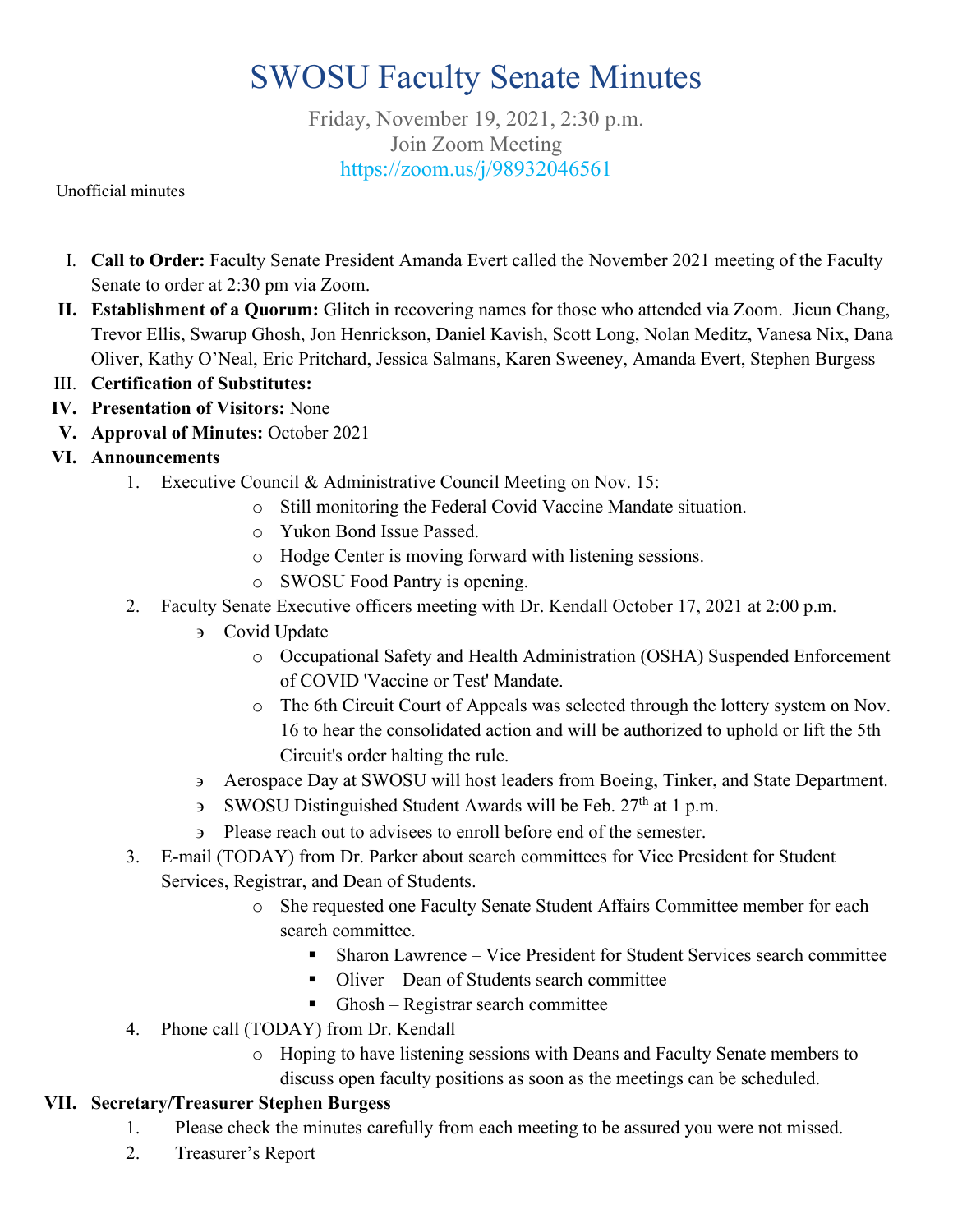- a) BancFirst
	- (1) Balance:
	- (2) Withdrawal: \$0
	- (3) Deposit: \$25
	- (4) Current Balance: 2109.38
- b) University Account
	- (1) September Balance: \$105.01
	- (2) Current Balance: \$105.01
- President-Elect Holly McKee: None
- Past President Karen Sweeney: None
- Faculty Athletic Representative Bo Pagliasotti:
	- ∋ Soccer was granted an at large bid for the Central Region Tournament which is an 8-team tournament They play Friday at 1pm vs. the #1 seed Univ Cent Missouri
	- ∋ Volleyball finished the regular season as the #2 over-all seed and is currently at the GAC conference tournament. The winner of the tournament gets an automatic bid to the NCAA Tournament.
	- ∋ Football is actively seeking a new Head Coach. The process will move very quickly.
	- ∋ Bo Pagliasotti has been asked to serve on the Division II management Council, effective immediately. This is the committee which conducts the day-to-day business of the NCAA at the Division II level.
- Student Government Representative:

#### **VIII. Reports from Standing and Ad Hoc Committees:**

• The Personnel Policies Committee report proposes that the Departmental Continuance Committee Form be changed to reflect the language used in the Department Chair Recommendation for Continuance Form.

#### **Current:**

With regard to instructional effectiveness, scholarly effort, and service:

- What are the candidate's perceived strengths?
- What are his/her perceived weaknesses?

#### **Proposed change:**

With regard to instructional effectiveness, scholarly effort, and service:

- What are the candidate's perceived strengths?
- Suggestion for Improvement?

After discussion the report was sent back to committee with a charge to consider the broader process of evaluation and feedback.

#### **IX. Unfinished Business:**

- ∋ University Academic Advising Committee Voting
- ∋ Committee members elected are:
- ∋ Arts and Sciences: Michael Dougherty, Fred Gates